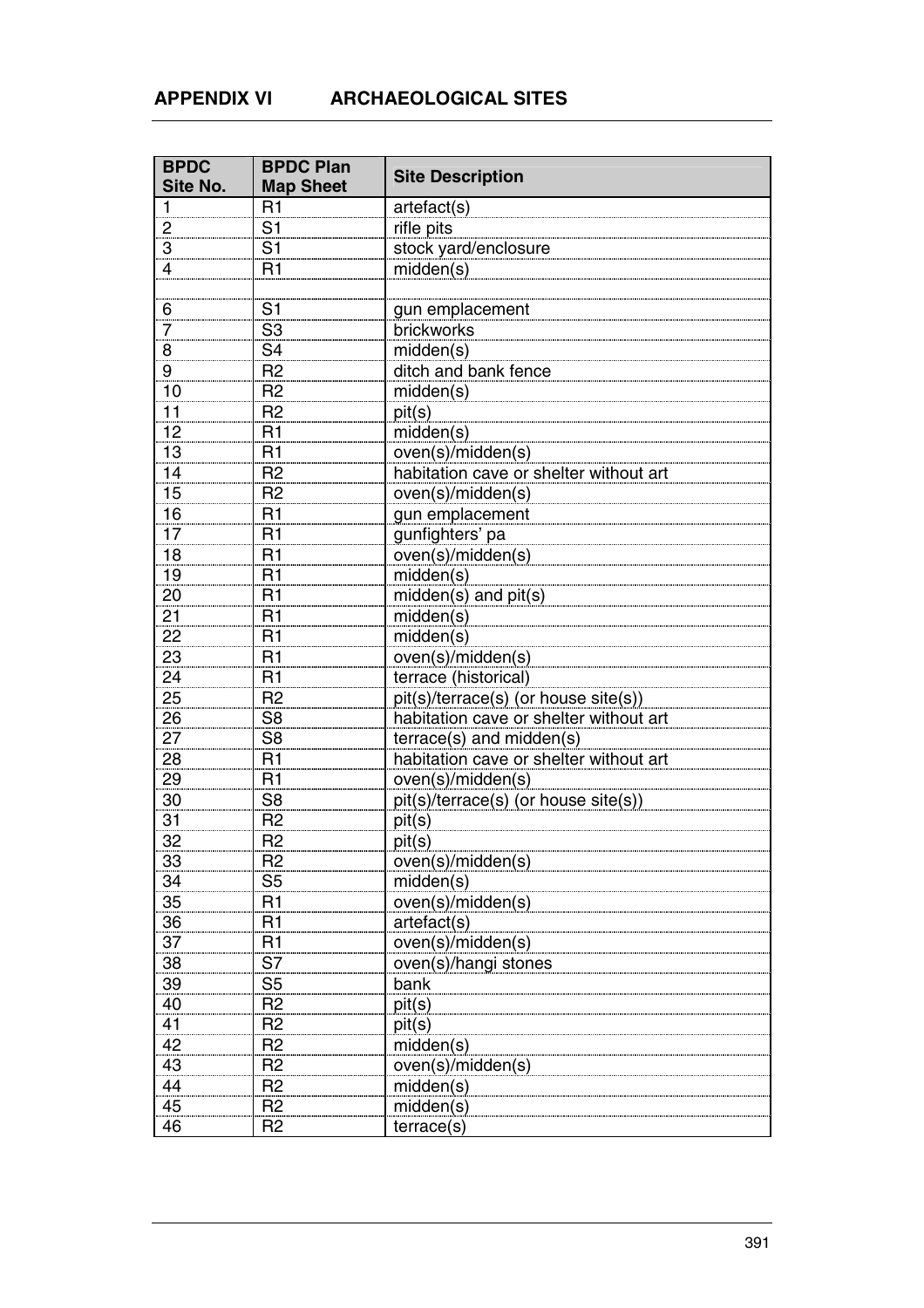| <b>BPDC</b><br>Site No. | <b>BPDC Plan</b><br><b>Map Sheet</b> | <b>Site Description</b>                      |
|-------------------------|--------------------------------------|----------------------------------------------|
| 47                      | R <sub>2</sub>                       | oven(s)/midden(s)                            |
| 48                      | R1                                   | midden(s)                                    |
| 49                      | S <sub>9</sub>                       | miden(s)                                     |
| 50                      | R <sub>5</sub>                       | artefact(s)                                  |
| 51                      | S7                                   | habitation cave or shelter without art       |
| 52                      | R <sub>5</sub>                       | oven(s)/midden(s)                            |
| 53                      | R <sub>3</sub>                       | oven(s)/midden(s)                            |
| 54                      | R <sub>3</sub>                       | midden(s)                                    |
| 55                      | R <sub>4</sub>                       | midden(s) with historical evidence           |
| 56                      | R <sub>4</sub>                       | pit(s)                                       |
| 57                      | R <sub>5</sub>                       | oven(s)/midden(s)                            |
| 58                      | R <sub>5</sub>                       | unclassified site                            |
|                         |                                      |                                              |
| 60                      | R <sub>5</sub>                       | pa with pits                                 |
| 61                      | R <sub>5</sub>                       | midden(s) and pit(s)                         |
|                         |                                      |                                              |
| 63                      | R <sub>5</sub>                       | stone walls, rows or alignments              |
| 64                      | R <sub>5</sub>                       | pit(s)                                       |
| 65                      | R <sub>5</sub>                       | pit(s)                                       |
| 66                      | S <sub>26</sub>                      | midden(s) with historical evidence           |
| 67                      | R <sub>5</sub>                       | house floor(s)                               |
| 68                      | R <sub>5</sub>                       | field boundaries (drains, etc)               |
| 69                      | R <sub>5</sub>                       | pa                                           |
| 70                      | R <sub>5</sub>                       | pit(s)                                       |
| 71                      | R <sub>5</sub>                       | pit(s)/terrace(s)(or house site(s))          |
| $\overline{72}$         | R <sub>5</sub>                       | stone walls, rows or alignments              |
| 73                      | R <sub>5</sub>                       | oven(s)/midden(s) and a possible burial site |
| 74                      | R <sub>4</sub>                       | stone walls, rows or alignments              |
| 75                      | R <sub>4</sub>                       | pit(s)                                       |
| 76                      | R <sub>4</sub>                       | oven(s)/hangi stones                         |
| 77                      | R <sub>5</sub>                       | pit(s)                                       |
|                         |                                      |                                              |
| 79                      | R <sub>4</sub>                       | midden or oven(s) or both with moa bone      |
| 80                      | R4                                   | pit(s)                                       |
| 81                      | S <sub>23</sub>                      | oven(s)/hangi stones                         |
| 82                      | R <sub>5</sub>                       | stone walls, rows or alignments              |
|                         |                                      |                                              |
| 84                      | R <sub>5</sub>                       | oven(s)/midden(s)                            |
| 85                      | S <sub>25</sub>                      | oven(s)/midden(s)                            |
| 86                      | R <sub>5</sub>                       | Pa                                           |
| 87                      | R <sub>4</sub>                       | pit(s)                                       |
| 88                      | R <sub>5</sub>                       | habitation cave or shelter without art       |
| 89                      | R <sub>5</sub>                       | artefact(s)                                  |
| 90                      | R <sub>5</sub>                       | terrace(s)                                   |
| 91                      | R <sub>5</sub>                       | рa                                           |
| 92                      | R <sub>5</sub>                       | terrace(s)                                   |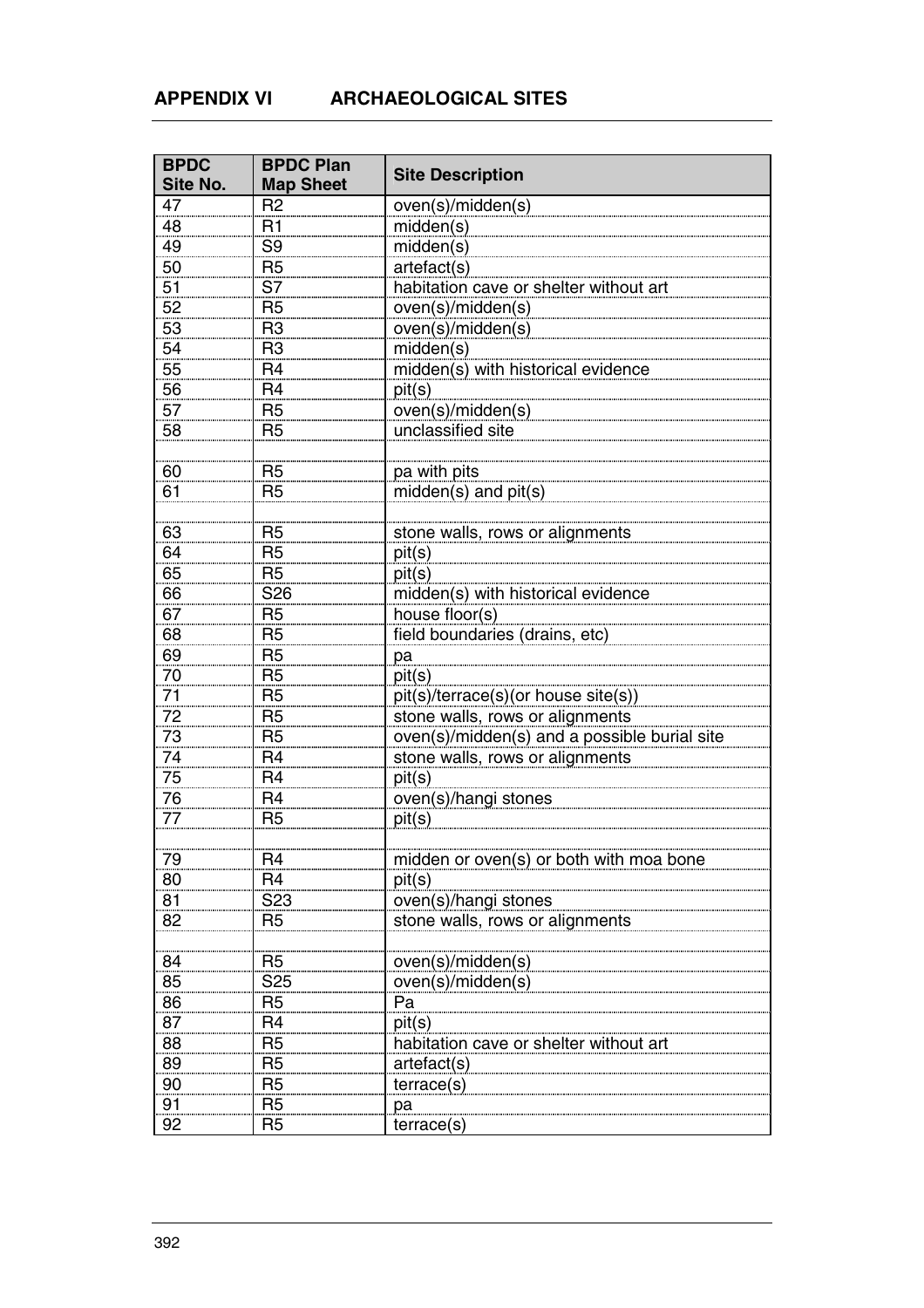| <b>BPDC</b>     | <b>BPDC Plan</b> |                                         |
|-----------------|------------------|-----------------------------------------|
| <b>Site No.</b> | <b>Map Sheet</b> | <b>Site Description</b>                 |
| 93              | R <sub>3</sub>   | oven(s)/hangi stones                    |
| 94              | R <sub>4</sub>   | fence/fenceline                         |
| 95              | R <sub>5</sub>   | artefact(s)                             |
| 96              | R <sub>3</sub>   | artefact(s)                             |
| 97              | S <sub>15</sub>  | oven(s)/midden(s)                       |
| 98              | S <sub>14</sub>  | oven(s)/midden(s)                       |
| 99              | S <sub>16</sub>  | midden(s)                               |
| 100             | S <sub>14</sub>  | oven(s)/hangi stones                    |
| 101             | S <sub>14</sub>  | oven(s)/midden(s)                       |
| 102             | R <sub>8</sub>   | flaking area                            |
| 103             | S28              | midden(s)                               |
| 104             | R <sub>7</sub>   | pa                                      |
| 105             | <b>S17</b>       | oven(s)/midden(s)                       |
| 106             | S <sub>17</sub>  | oven(s)/midden(s)                       |
| 107             | R <sub>9</sub>   | cave/artefact(s)                        |
| 108             | R <sub>8</sub>   | habitation cave or shelter without art  |
| 109             | <b>S17</b>       | oven(s)/midden(s)                       |
| 110             | S <sub>13</sub>  | midden or oven(s) or both with moa bone |
| 111             | R <sub>8</sub>   | pa                                      |
| 112             | <b>S17</b>       | oven(s)/midden(s)                       |
| 113             | R <sub>8</sub>   | habitation cave or shelter without art  |
| 114             | R <sub>7</sub>   | pa                                      |
| 115             | R <sub>7</sub>   | pa with pits and midden                 |
| <u>116</u>      | R <sub>7</sub>   | oven(s)/hangi stones                    |
| 117             | R7               | pa                                      |
| 118             | R <sub>8</sub>   | midden(s)                               |
| 119             | R <sub>7</sub>   | midden(s), oven(s) & pit(s)             |
| 120             | R <sub>7</sub>   | oven(s)/hangi stones                    |
| 121             | R7               | quarry                                  |
| 122             | R <sub>7</sub>   | flaking area                            |
| 123             | R <sub>7</sub>   | pit(s), rectangular                     |
| 124             | R <sub>8</sub>   | midden(s)                               |
| 125             | R <sub>8</sub>   | flaking area                            |
| 126             | R <sub>9</sub>   | pa                                      |
| 127             | R7               | oven(s)/hangi stones                    |
| 128             | R <sub>7</sub>   | flaking area                            |
| 129             | R <sub>8</sub>   | flaking area                            |
| 130             | R <sub>7</sub>   | oven(s)/hangi stones                    |
| 131             | R <sub>8</sub>   | flaking area                            |
| 132             | R <sub>8</sub>   | habitation cave or shelter without art  |
| 133             | R <sub>8</sub>   | habitation cave or shelter without art  |
| 134             | R <sub>9</sub>   | stone walls, rows or alignments         |
| 135             | R <sub>8</sub>   | flaking area                            |
| 136             | R <sub>7</sub>   | pit(s)                                  |
| 137             | R <sub>7</sub>   | flaking area                            |
| 138             | R <sub>8</sub>   | habitation cave or shelter without art  |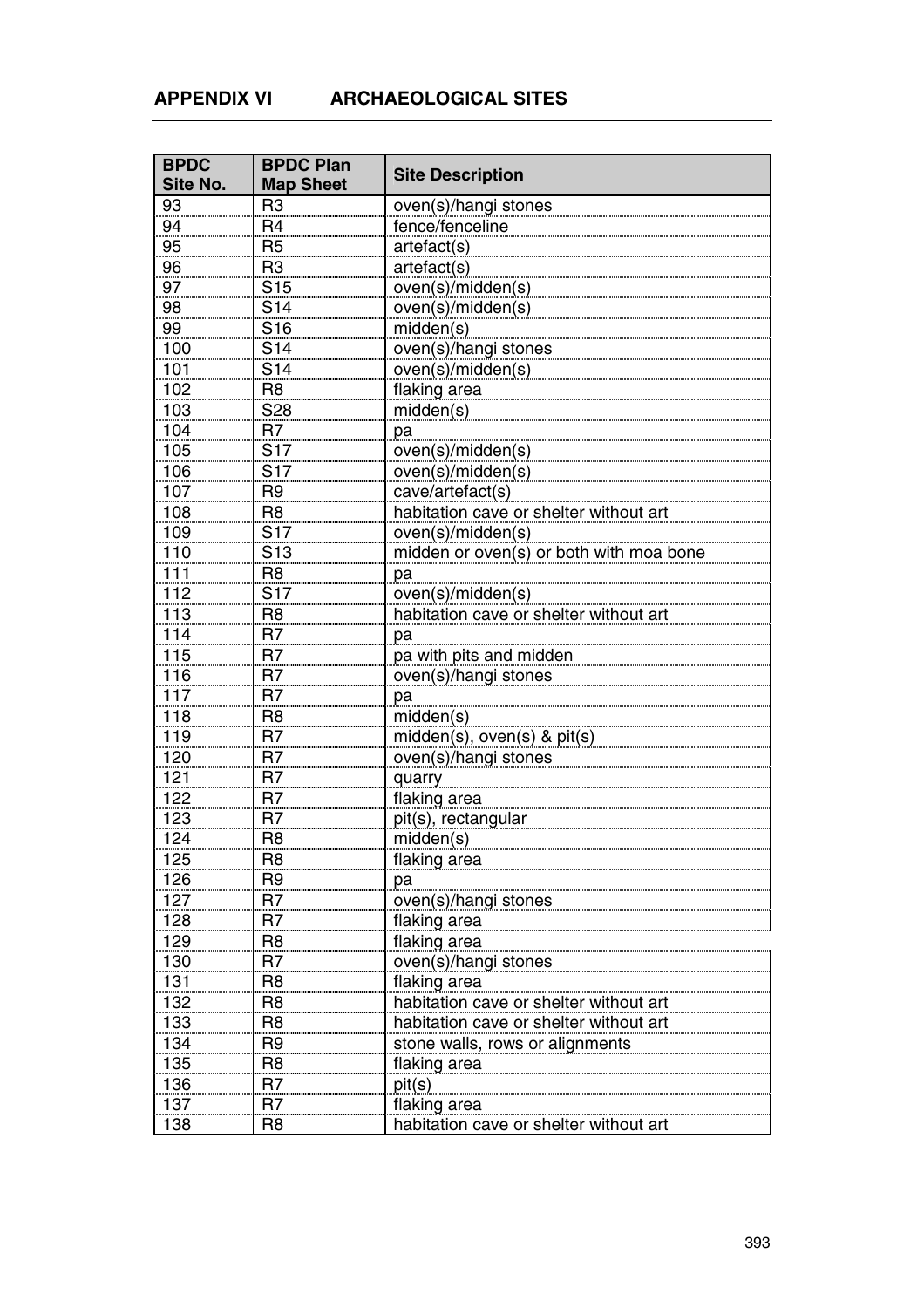| <b>BPDC</b><br>Site No. | <b>BPDC Plan</b><br><b>Map Sheet</b> | <b>Site Description</b>                |
|-------------------------|--------------------------------------|----------------------------------------|
| 139                     | R <sub>7</sub>                       | flaking area                           |
| 140                     | R <sub>7</sub>                       | flaking area                           |
| 141                     | R <sub>7</sub>                       | midden(s)                              |
| 142                     | R <sub>7</sub>                       | flaking area                           |
| 143                     | R <sub>7</sub>                       | miden(s)                               |
| 144                     | S29                                  | flaking area                           |
| 145                     | R <sub>7</sub>                       | flaking area                           |
| 146                     | R <sub>7</sub>                       | artefact(s)                            |
| 147                     | R <sub>7</sub>                       | habitation cave or shelter without art |
| 148                     | R <sub>9</sub>                       | terrace(s) and midden(s)               |
| 149                     | S <sub>29</sub>                      | flaking area                           |
| 150                     | S <sub>29</sub>                      | artefact(s)                            |
| 151                     | R7                                   | flaking area                           |
| 152                     | R <sub>7</sub>                       | artefact(s)                            |
| 153                     | S <sub>29</sub>                      | pit(s)                                 |
| 154                     | R <sub>8</sub>                       | umu ti                                 |
| 155                     | R <sub>7</sub>                       | artefact(s)                            |
| 156                     | S <sub>19</sub>                      | midden(s)                              |
| 157                     | R <sub>9</sub>                       | artefact(s)                            |
| 158                     | S <sub>29</sub>                      | oven(s)/hangi stones                   |
| 159                     | S <sub>29</sub>                      | habitation cave or shelter without art |
| 160                     | S29                                  | pa with pits and midden                |
| 161                     | S <sub>29</sub>                      | pit(s)                                 |
| 162                     | S <sub>29</sub>                      | oven(s)/hangi stones                   |
| 163                     | S <sub>29</sub>                      | unclassified site                      |
| 164                     | S29                                  | flaking area                           |
| 165                     | S <sub>29</sub>                      | pa with pits and midden                |
| 166                     | S <sub>29</sub>                      | midden(s), oven(s) & pit(s)            |
| 167                     | S <sub>29</sub>                      | oven(s)/hangi stones                   |
| 168                     | S <sub>29</sub>                      | oven(s)/hangi stones                   |
| 169                     | S <sub>29</sub>                      | oven(s)/hangi stones                   |
| 170                     | S <sub>29</sub>                      | oven(s)/hangi stones                   |
| 171                     | R7                                   | oven(s)/hangi stones                   |
| 172                     | R7                                   | oven(s)/hangi stones                   |
| 173                     | R <sub>7</sub>                       | oven(s)/hangi stones                   |
| 174                     | R <sub>7</sub>                       | oven(s)/hangi stones                   |
| 175                     | R <sub>7</sub>                       | oven(s)/hangi stones                   |
|                         | R <sub>7</sub>                       | oven(s)/hangi stones                   |
| 176<br>177              | R7                                   | oven(s)/hangi stones                   |
| 178                     | R <sub>7</sub>                       | oven(s)/hangi stones                   |
| 179                     | R <sub>7</sub>                       | oven(s)/hangi stones                   |
| 180                     | R <sub>7</sub>                       | oven(s)/hangi stones                   |
| 181                     | R <sub>7</sub>                       | oven(s)/hangi stones                   |
| 182                     | R <sub>7</sub>                       | oven(s)/hangi stones                   |
| 183                     | R <sub>7</sub>                       | oven(s)/hangi stones                   |
| 184                     | R <sub>7</sub>                       | oven(s)/hangi stones                   |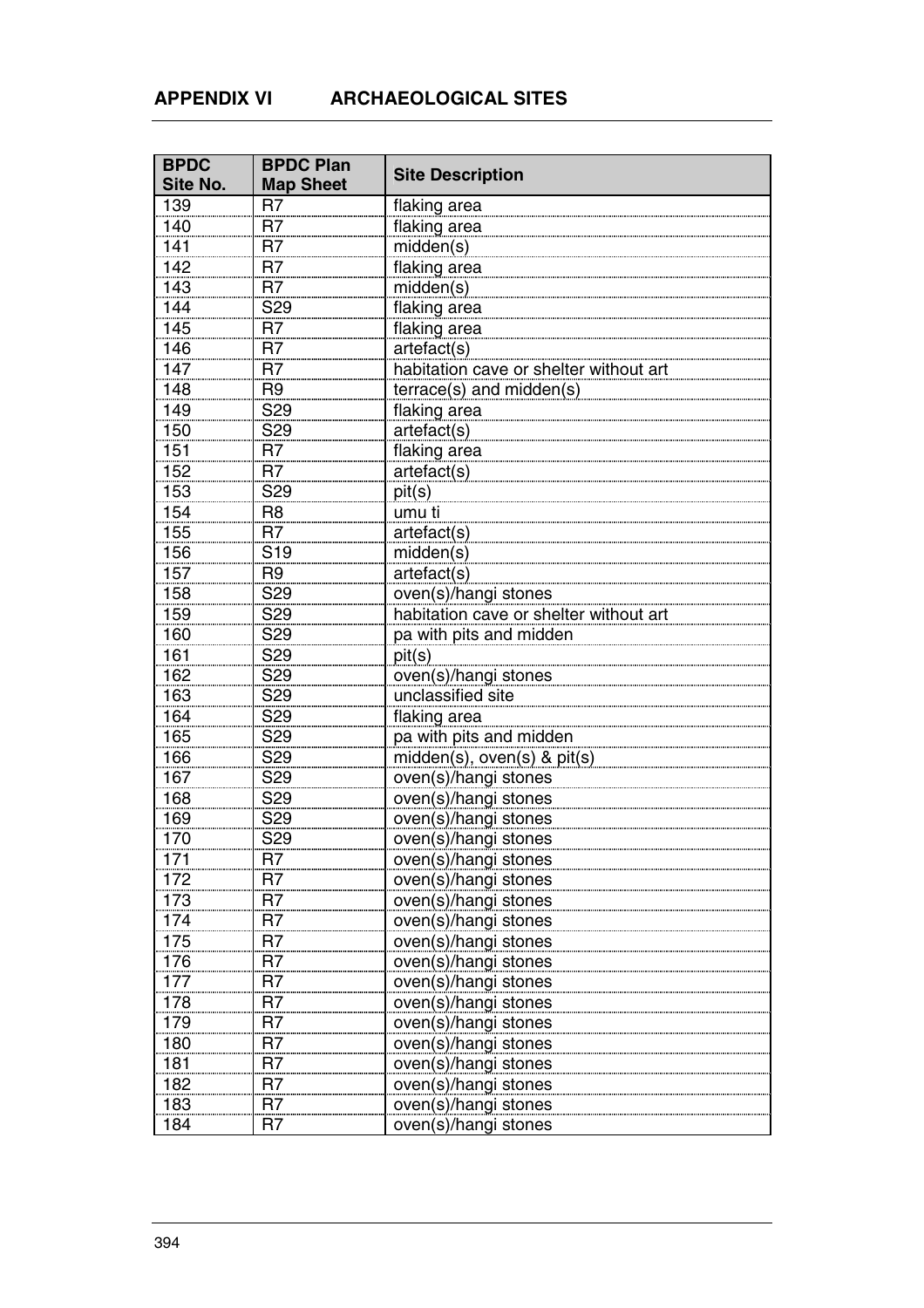| <b>BPDC</b>      | <b>BPDC Plan</b> |                                      |
|------------------|------------------|--------------------------------------|
| Site No.         | <b>Map Sheet</b> | <b>Site Description</b>              |
| 185              | R <sub>7</sub>   | oven(s)/hangi stones                 |
| 186              | <b>S29</b>       | flaking area                         |
| 187              | S <sub>29</sub>  | flaking area                         |
| 188              | S <sub>29</sub>  | flaking area                         |
| 189              | S <sub>29</sub>  | flaking area                         |
| 190              | S <sub>29</sub>  | pa                                   |
| 191              | R <sub>7</sub>   | oven(s)/hangi stones                 |
| 192              | R <sub>7</sub>   | oven(s)/hangi stones                 |
| 193              | R <sub>7</sub>   | oven(s)/hangi stones                 |
| 194              | S <sub>29</sub>  | flaking area                         |
| 195              | S <sub>29</sub>  | flaking area                         |
| 196              | S29              | oven(s)/hangi stones                 |
| 197              | S <sub>29</sub>  | oven(s)/hangi stones                 |
| 198              | S <sub>29</sub>  | occupation/habitation (non-specific) |
| 199              | R7               | oven(s)/hangi stones                 |
| 200              | R <sub>7</sub>   | oven(s)/hangi stones                 |
| 201              | R <sub>7</sub>   | oven(s)/hangi stones                 |
| 202              | R <sub>7</sub>   | oven(s)/hangi stones                 |
| 203              | R <sub>7</sub>   | oven(s)/hangi stones                 |
| 204              | R <sub>7</sub>   | oven(s)/hangi stones                 |
| 205              | R <sub>7</sub>   | midden(s)                            |
| 206              | R <sub>7</sub>   | whaling station                      |
| 207              | R <sub>7</sub>   | oven(s)/hangi stones                 |
| 208              | R <sub>7</sub>   | oven(s)/hangi stones                 |
| 209              | R <sub>7</sub>   | oven(s)/hangi stones                 |
| 210              | R <sub>7</sub>   | oven(s)/hangi stones                 |
| 211              | R <sub>7</sub>   | oven(s)/hangi stones                 |
| 212              | R <sub>7</sub>   | oven(s)/hangi stones                 |
| $\overline{213}$ | R <sub>7</sub>   | oven(s)/hangi stones                 |
| 214              | R <sub>7</sub>   | oven(s)/hangi stones                 |
| 215              | R <sub>7</sub>   | oven(s)/hangi stones                 |
| 216              | R <sub>7</sub>   | oven(s)/hangi stones                 |
| 217              | R7               | oven(s)/hangi stones                 |
| 218              | R <sub>7</sub>   | oven(s)/hangi stones                 |
| 219              | R <sub>7</sub>   | oven(s)/hangi stones                 |
| 220              | R <sub>7</sub>   | oven(s)/hangi stones                 |
| 221              | R <sub>7</sub>   | oven(s)/hangi stones                 |
| 222              | R <sub>7</sub>   | oven(s)/hangi stones                 |
| $\frac{1}{223}$  | $\overline{R7}$  | oven(s)/hangi stones                 |
| 224              | R <sub>7</sub>   | oven(s)/hangi stones                 |
| 225              | R <sub>7</sub>   | oven(s)/hangi stones                 |
| 226              | R <sub>7</sub>   | oven(s)/hangi stones                 |
| 227              | R <sub>7</sub>   | oven(s)/hangi stones                 |
| 228              | R <sub>7</sub>   | oven(s)/hangi stones                 |
| 229              | R <sub>7</sub>   | oven(s)/hangi stones                 |
| 230              | R <sub>7</sub>   | oven(s)/hangi stones                 |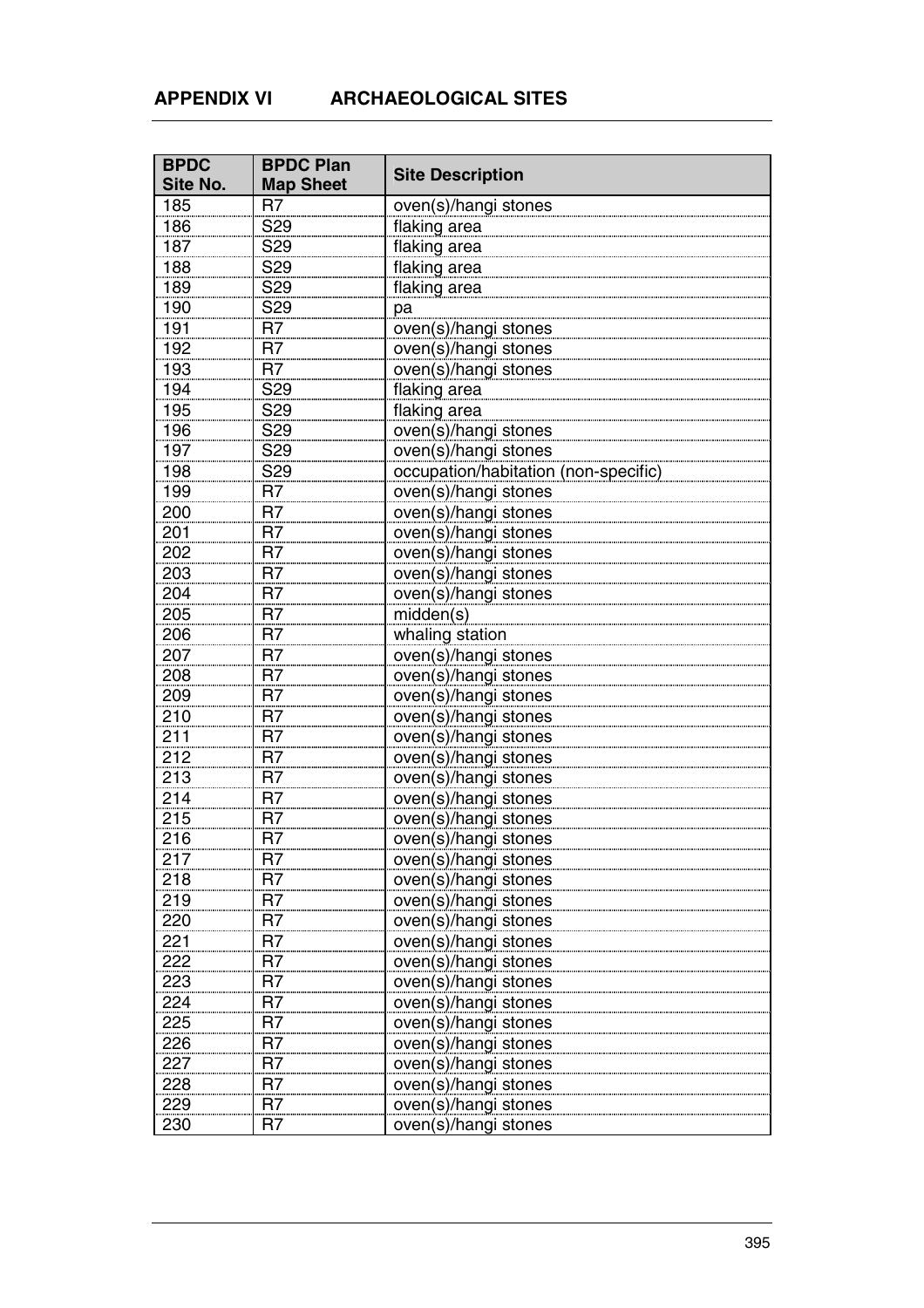| <b>BPDC</b>       | <b>BPDC Plan</b> | <b>Site Description</b>                |
|-------------------|------------------|----------------------------------------|
| Site No.          | <b>Map Sheet</b> |                                        |
| 231               | R7               | oven(s)/hangi stones                   |
| 232               | R <sub>7</sub>   | oven(s)/hangi stones                   |
| 233               | R <sub>7</sub>   | oven(s)/hangi stones                   |
| 234               | R <sub>7</sub>   | oven(s)/hangi stones                   |
| 235               | R <sub>7</sub>   | oven(s)/hangi stones                   |
| 236               | R <sub>7</sub>   | flaking area                           |
| 237               | R <sub>7</sub>   | midden(s)                              |
| 238               | R <sub>7</sub>   | oven(s)/hangi stones                   |
| 239               | R <sub>7</sub>   | oven(s)/hangi stones                   |
| 240               | R <sub>7</sub>   | oven(s)/hangi stones                   |
| 241               | R <sub>7</sub>   | oven(s)/hangi stones                   |
| 242               | R <sub>7</sub>   | oven(s)/hangi stones                   |
| 243               | R <sub>7</sub>   | artefact(s)                            |
| 244               | R <sub>6</sub>   | oven(s)/hangi stones                   |
| 245               | R <sub>7</sub>   | oven(s)/hangi stones                   |
| 246               | R <sub>7</sub>   | oven(s)/hangi stones                   |
| 247               | R <sub>7</sub>   | oven(s)/hangi stones                   |
| 248               | R <sub>7</sub>   | oven(s)/hangi stones                   |
| 249               | R <sub>6</sub>   | oven(s)/hangi stones                   |
| 250               | R <sub>6</sub>   | oven(s)/hangi stones                   |
| 251               | R <sub>7</sub>   | oven(s)/hangi stones                   |
| 252               | R <sub>7</sub>   | oven(s)/hangi stones                   |
| 253               | R <sub>7</sub>   | flaking area                           |
| 254               | R <sub>7</sub>   | oven(s)/hangi stones                   |
| 255               | R <sub>7</sub>   | flaking area                           |
| 256               | R <sub>6</sub>   | midden(s)                              |
| 257               | R <sub>9</sub>   | pa                                     |
| 258               | R <sub>9</sub>   | midden(s)                              |
| 259               | R <sub>9</sub>   | oven(s)/midden(s)                      |
| 260               | R <sub>9</sub>   | habitation cave or shelter without art |
| 261               | R <sub>8</sub>   | midden(s) with historical evidence     |
| 262               | R <sub>8</sub>   | artefact(s)                            |
| 263               | R <sub>6</sub>   | midden(s)                              |
| 264               | R <sub>8</sub>   | whaling station                        |
| 265               | R <sub>9</sub>   | midden(s)                              |
| 266               | R <sub>9</sub>   | occupation/habitation (non-specific)   |
| 267               | R <sub>9</sub>   | pit(s)                                 |
| 268               | R <sub>6</sub>   | oven(s)/midden(s)                      |
| 269               | R <sub>11</sub>  | habitation cave or shelter without art |
| 270               | R <sub>10</sub>  | oven(s)/hangi stones                   |
| $\frac{271}{271}$ | R <sub>11</sub>  | рa                                     |
| 272               | R <sub>10</sub>  | oven(s)/hangi stones                   |
| 273               | R <sub>6</sub>   | midden(s)                              |
| 274               | R <sub>11</sub>  | artefact(s)                            |
| 275               | R <sub>6</sub>   | oven(s)/hangi stones                   |
| 276               | R <sub>11</sub>  | habitation cave or shelter without art |